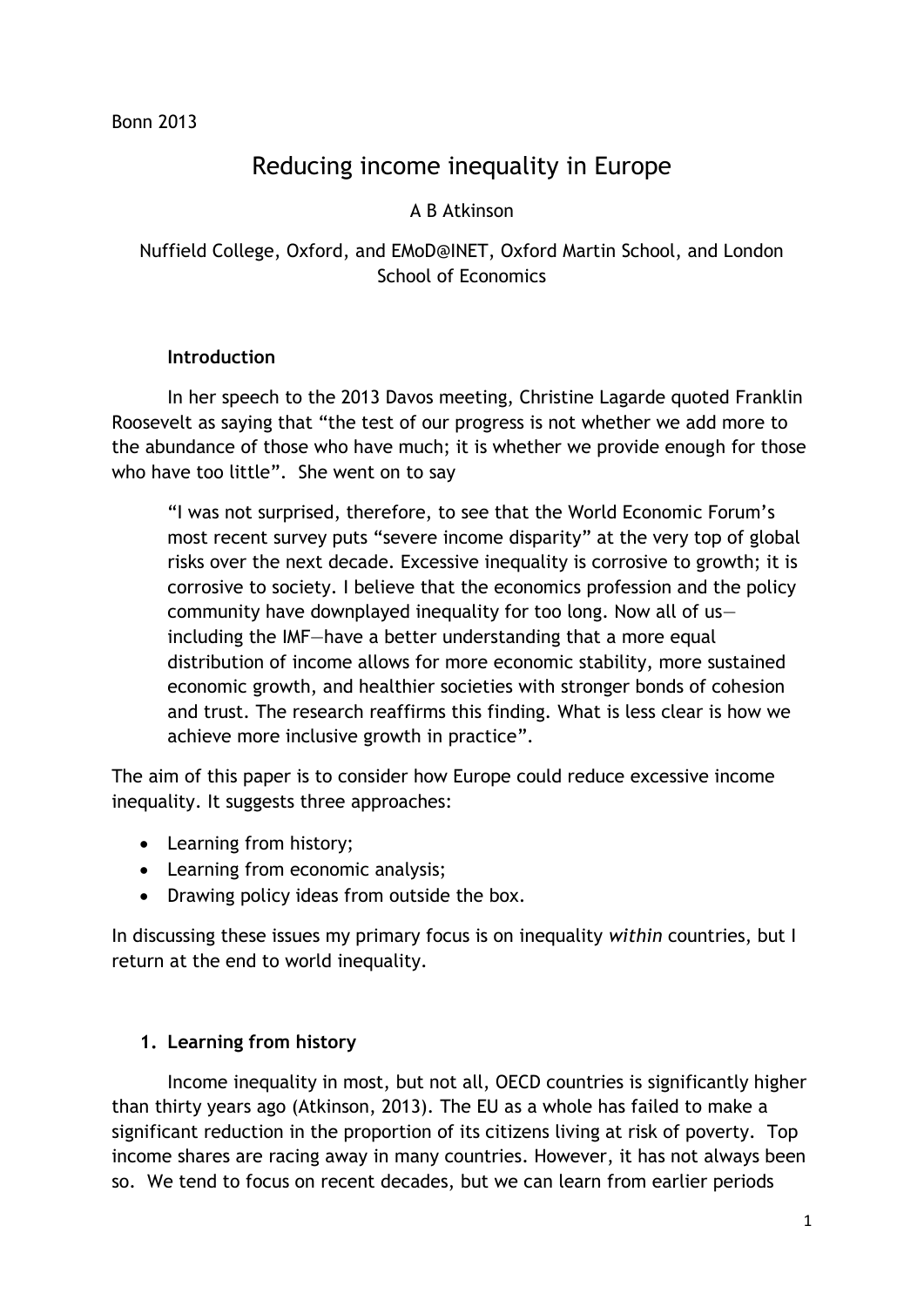when inequality fell. The downward section of the Kuznets curve did really exist. It is for this reason that, together with colleagues, I have invested much time in studying the long-run development of inequality (see, for example, the World Top Incomes Database, and Atkinson and Morelli, 2013).

The long-run picture shows that history is not dominated by secular trends, but rather by distinct episodes. In the case of the UK, this is illustrated in Figure 1, which shows the dispersion of individual earnings, measured by the top and bottom deciles, expressed as percentages of the median, over nearly sixty years. There are four distinct phases. In the first and the third phases, dispersion is unambiguously widening; in the most recent the top has been rising at the same rate as in phases 1 and 3, but the bottom decile has not fallen relative to the median. And there was phase 2: the period of the second half of the 1960s and 1970s when the bottom decile rose from around 45 per cent of the median to over 55 per cent, and the top decile fell from 175 per cent to 165 per cent.

If we turn to the distribution of household disposable income, we see that there have been salient falls in the Gini coefficient. As a guide to thinking about "salience", I use a criterion of a 3 percentage points fall. To achieve such a fall via a linear tax would require 5 percentage point increase in the marginal tax rate (where government real spending is 20 per cent of total income and the preredistribution Gini is 48 per cent). A 5 percentage point increase in taxation would certainly be treated as a major political challenge by any minister of finance.

 From Figure 2, we can see that salient – indeed large - falls were achieved in the Nordic countries in the later 1960s and 1970s – broadly the same period as the fall in earnings dispersion in the UK. The Gini coefficients fell by some 10 percentage points in Denmark and Finland, making them among the least unequal countries in the world. The fall in Sweden was some 5 percentage points. In the same way, Figure 3 shows more than salient falls in the countries of Continental Europe. In France and Italy, the decrease – from quite a high level - was again some 10 percentage points; in Germany and the Netherlands, it was more than 5 percentage points. (Figure 3 also shows the salient increase in the Gini coefficient in Germany that has taken place in the past decade.)

How were these reductions in inequality brought about? In part, they were the product of tax and transfer policy. At this time, all the countries concerned operated highly progressive personal income taxes. There were progressive taxes on wealth, or on the transfer of wealth via inheritance. It was the time of the expansion of the welfare state, which meant that the safety net became more effective and that those at the bottom of the income distribution were able to share in rising prosperity.

Since then, many countries have scaled back their redistributive ambitions. In the United Kingdom, National Insurance in the 1960s provided earnings-related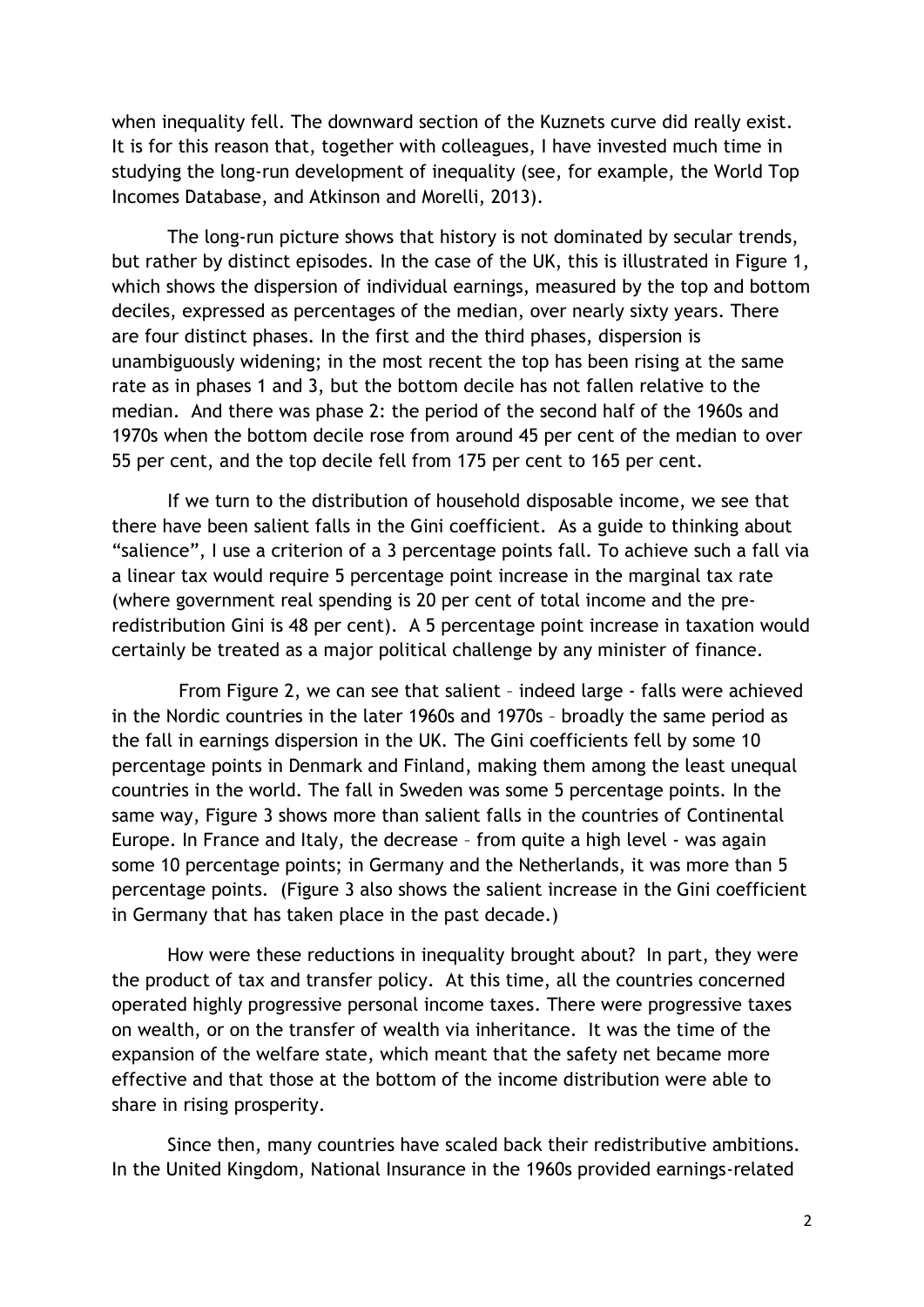unemployment benefits for six months and flat-rate benefit for a further six months. The earnings-related benefit scheme was abolished in the 1980s. Child benefit when introduced in the 1970s was some 18 per cent of mean gross income for a family with 2 children; today it is only 10 per cent. The UK is not alone. Other OECD countries have seen major cuts in their tax-transfer programmes, such as the Hartz IV measures in Germany. This general trend has been documented by the OECD in their reports *Growing Unequal?* (OECD, 2008) and *Divided We Stand* OECD, 2011). As summarised by the Secretary-General of OECD, "from the mid-1990s … the reduced redistributive capacity of tax-benefit systems was sometimes the main source of widening household-income gaps" (OECD, 2011).

Reductions in inequality in the post-war period were not only achieved by redistribution. Significant measures were taken to change the pre-tax and transfer distribution. These included labour market interventions, not least those in response to the increased participation of women in the labour force. In the case of the UK, for example, the narrowing of the earnings distribution in the 1970s was in part the result of the laws governing equal pay for men and women. In many countries there were minimum wages, governed by legislation, or effected via collective bargaining.

There was intervention in the capital market. Capital markets were highly regulated. Such a situation may now be regarded as anachronistic; however it is worth remembering that it also contributed to ensuring financial stability. In our study of financial crises in 25 countries, Salvatore Morelli and I found that in the period 1945 to 1980, there were only 3 crises in these countries, whereas since 1980 there have been 24 crises, such as the Nordic financial crises of the early 1990s. It was also the case that many governments were engaged in re-building their balance sheets. In 1957, the net worth of the UK public sector was negative, minus 40 per cent of national income; by 1979 this had become positive and equal to 140 per cent of national income. The state had a stake in the productive wealth of the economy, including the direct ownership of shares, such as a 51 per cent stake in BP.

Finally, when talking of anachronistic policies, it should be recalled that the 1960s and 1970s were the period of incomes policies, some of which were explicitly redistributive. When I was a student at Cambridge, my teachers were actively engaged in the design of such policies, and incomes policies seemed a natural part of the policy armoury, but today they are largely forgotten. To obtain a modern perspective, I checked Wikipedia, according to which:

―During the French Revolution, "The Law of the Maximum" imposed price controls (by penalty of death) in an unsuccessful attempt to curb inflation, and such measures were also attempted after World War II. Peacetime income policies were resorted to in the USA in August 1971 [under President Nixon] as a response to inflation. The wage and price controls were effective initially but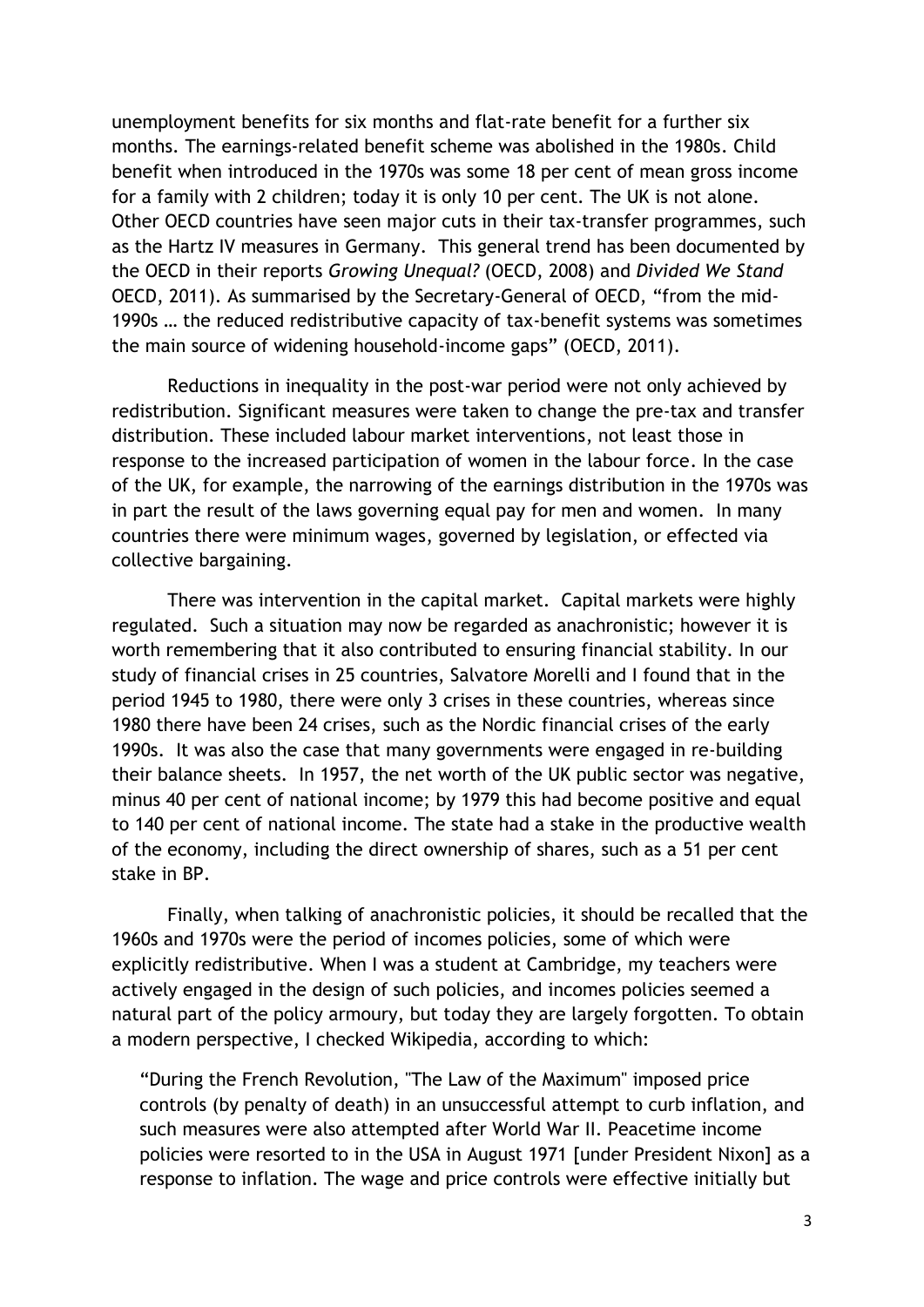were made less restrictive in January 1973, and later removed when they seemed to be having no effect on curbing inflation. Incomes policies were successful in the United Kingdom during World War II but less successful in the post-war era. Experience was mixed but somewhat more favorable in countries such as Australia and the Netherlands".

Parts of this history are alarming, but we should perhaps look again at the possible function of incomes policies, particularly in the context of fiscal consolidation measures, where there may be renewed interest in tax-based incomes policies.

### **2. Learning from economic analysis**

We can learn not only from history but also from economic analysis. Christine Lagarde criticised the economics profession for having neglected the economics of inequality, but they have not totally ignored the subject. Indeed, the 1980s saw the launching of a large literature in the field of labour economics concerning the widening wage distribution. Hundreds of articles have been written on this subject, and there is now a standard story. Open virtually any introductory economics textbook and you will find an explanation of rising income inequality in terms of supply and demand. The explanation was originally due to the Dutch economist, Jan Tinbergen, who talked in the 1970s about the race between technology, raising the demand for skilled workers, and education, increasing the supply. If, he argued, demand rose faster, then the relative earnings of skilled workers would rise, and vice versa. Since he wrote, a further factor has been introduced: globalisation. The increased supply of goods on the world market from countries with lower wage costs has driven down the relative price of goods in which unskilled workers are more intensively engaged, and hence widened the wage differential.

The outcome of the race depends on the supply response, which is crucial. If the supply of skilled labour does not react, then wage dispersion will go on rising (outcome (1) in Figure 4), but it seems highly improbable that there will be no supply response. If we take a simple human capital view, which is that people will seek training where the wage differential for educated work is sufficient to offset the cost of training, then an infinite speed of response would mean that the wage differential did not move from that required to repay the cost of education (this is outcome (2) in Figure 4). In the more likely intermediate case, where supply responds gradually according to the excess of the skilled wage over the cost of becoming skilled, then a continued shift in demand leads to a rising wage premium, but one that eventually levels-off (outcome (3) in Figure 4). (The dynamics are set out in Atkinson, 2008.)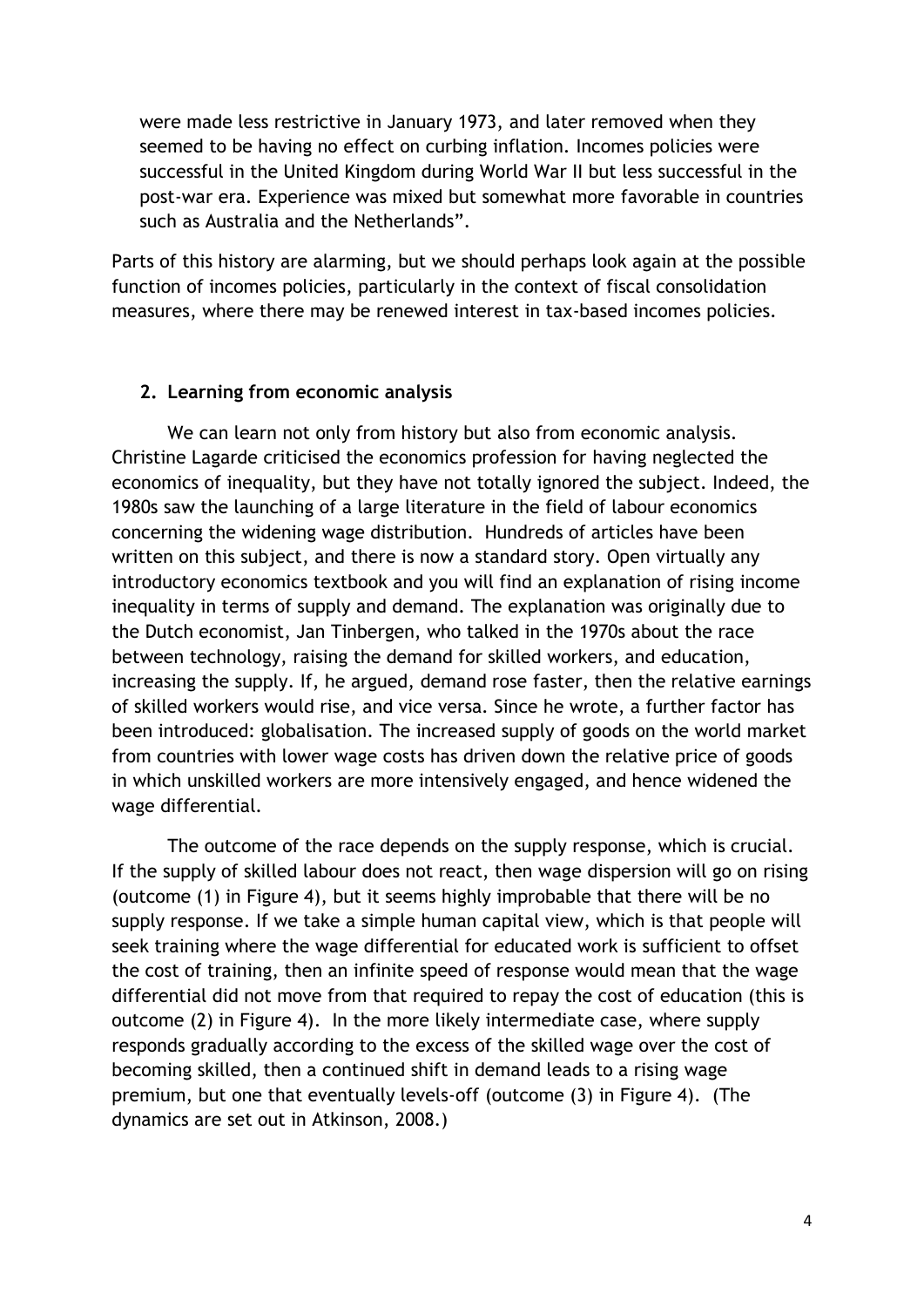Such a theoretical framework has immediate policy implications. The size of the permanent increase in the wage premium depends on the rate of demand shift, broadly common across OECD countries, but also on the speed of adjustment, which varies from country to country according to their institutions and the policies adopted. Hence the emphasis on education and training that recurs in European policy agendas. But there is also a less discussed aspect. The wage premium may also have increased because of rise in the effective cost of borrowing to fund education, which points to policies to reduce costs of training and education. This in turn implies an inter-connection between the labour market and the capital market, to which I now turn.

The textbook account of rising wage dispersion focuses on the roles of skilled and unskilled workers. Aggregate output is a function of  $L<sub>S</sub>$  and  $L<sub>U</sub>$ . Yet when I go back to a book that I read in 1964 when I was a student – *Efficiency, Equality and the Ownership of Property* - by James Meade, I find a fascinating treatment of technological change - referred to as "automation" - in terms of the impact on capital and labour. For Meade, output was a function of K and L. It seems to me that these two strands should be combined. Output should be seen as a function of LS, L<sup>U</sup> *and* K. This is important, since the share of capital in national income appears to be rising in many OECD countries. Before the crisis, the IMF noted that "over the past two decades, there has been a continued decline in the share of income that accrues to labor, especially in Europe and Japan" (IMF, 2007, page 168). The European Commission equally reported that

"The part of added value allocated to labour reached a historically low level in 2006. This trend is in particular the result of technological progress and globalisation. It may have a negative impact on social equity, economic efficiency and macro-economic stability" (Summary of chapter in *Employment in Europe 2007*, European Commission 2007).

According to the 2012 *Employment Outlook* of the OECD, "in recent decades, the labour share, or the share of labour compensation (wage, salaries and benefits) in the total national income, has been declining in almost all OECD countries. The median labour share dropped to 61.7% in the late 2000s, from 66.1% in the early 1990s and in some countries this decline began over 30 years ago".

Perceived in terms of three, rather than two, factors of production, the issues of technical change and globalisation take on a different form, as has been highlighted in the recent US discussion of firms moving production back to the United States as a result of the spread of robotisation (Krugman, 2012). This may change the employment dynamic. In the past, it has been argued that it is semiskilled production jobs that have been shipped abroad to lower wage countries, but that unskilled service sector jobs could not be so outsourced. Personal services have to be performed domestically. With increased robotisation, this may no longer imply job opportunities. If my neighbour has a robot to mow his lawn (as he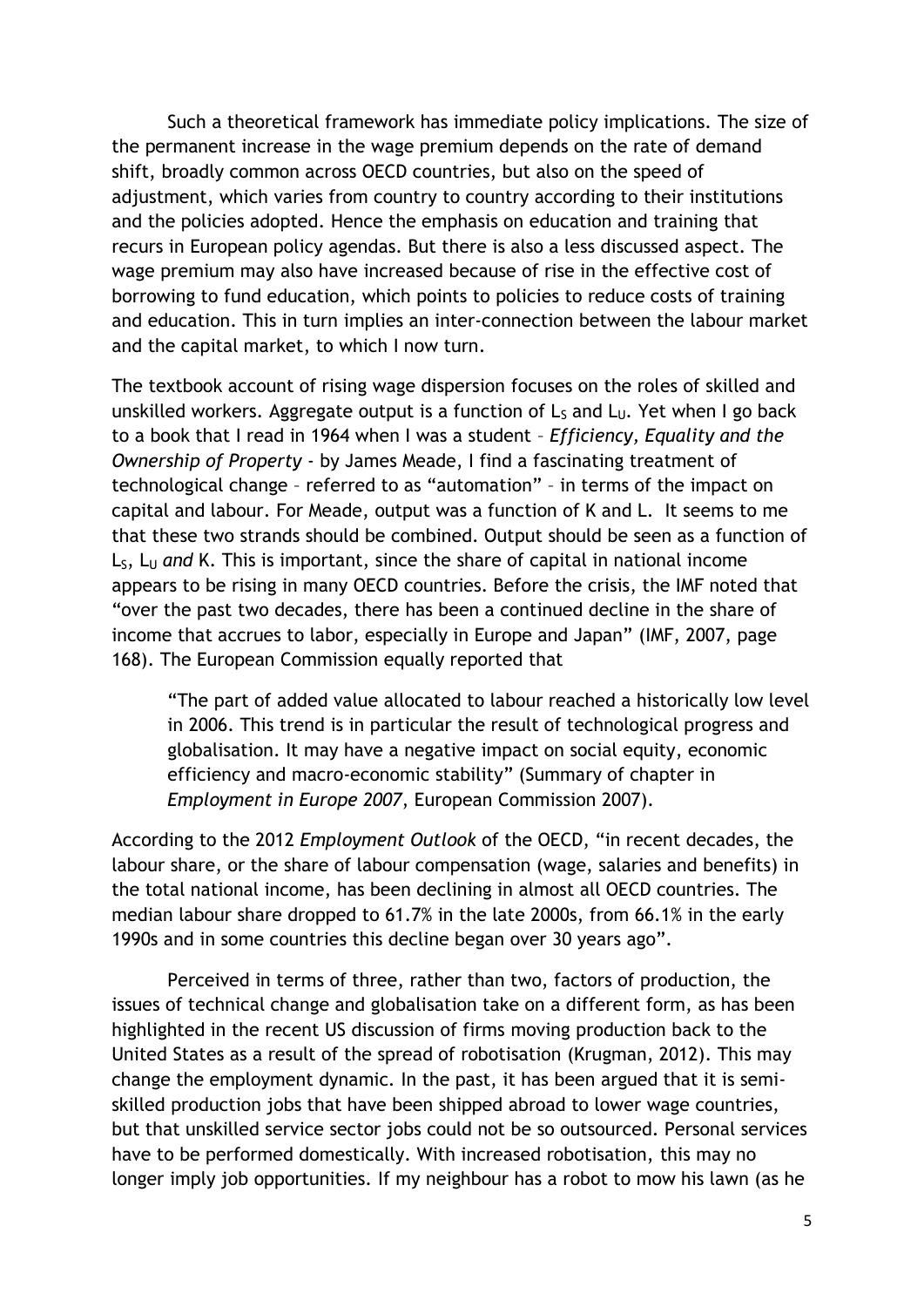does), then he no longer needs a gardener. Technical change may well be benefiting capital at the expenses of workers as a whole.

What are the distributional implications of a rising profit share? Is it not the case that the capitalists of the past have been replaced by institutional shareholders, with the ultimate beneficiaries from an increased profit share being households (for example in the form of private pensions)? The indirect ownership of shares has certainly increased, but it has been accompanied by the development of financial intermediaries with funds under their management. Recourse to private pensions and increased savings for old age are one of the major drivers of the growth of the financial services industry. A significant proportion of increased profits goes therefore not to the ultimate holders but in management fees and other payments for financial services. In the UK, household spending on financial services rose in volume terms by 20 per cent between 2003 and 2011, compared with 6 per cent increase in total household consumer spending (*UK National Accounts,* 2012, Table 6.5).

#### **3. Drawing policy ideas from outside the box**

In choosing this title for the section, I am not suggesting that the standard policy prescriptions are without value. It is right that Europe, faced with the twin challenges posed by globalization and technological change, should emphasise education and the up-skilling of the labour force. "Smart growth" makes sense. In the same way, I support calls for a return to a more redistributive tax and transfer policy. Rises in top income tax rates, or the introduction of a luxury rate of VAT, can contribute to fiscal consolidation and help ensure that the burden of fiscal adjustment can be more fairly shared. But I also believe that we need to look beyond the options currently prominent in public debate, and be willing to "think outside the box". The proposals sketched in this section may immediately be dismissed as politically infeasible; however, I would like to urge that they be given serious consideration.

The policies are grouped at the national level, the EU level, and the global level, with two under each head.

# *National policies*

One of the lessons of the economic crisis is that the determination of pay is not a matter from which governments can stand aloof. Citizens have become increasingly aware of the fact that pay is not simply a product of market forces but that it is influenced by institutions and social norms that govern the behaviour of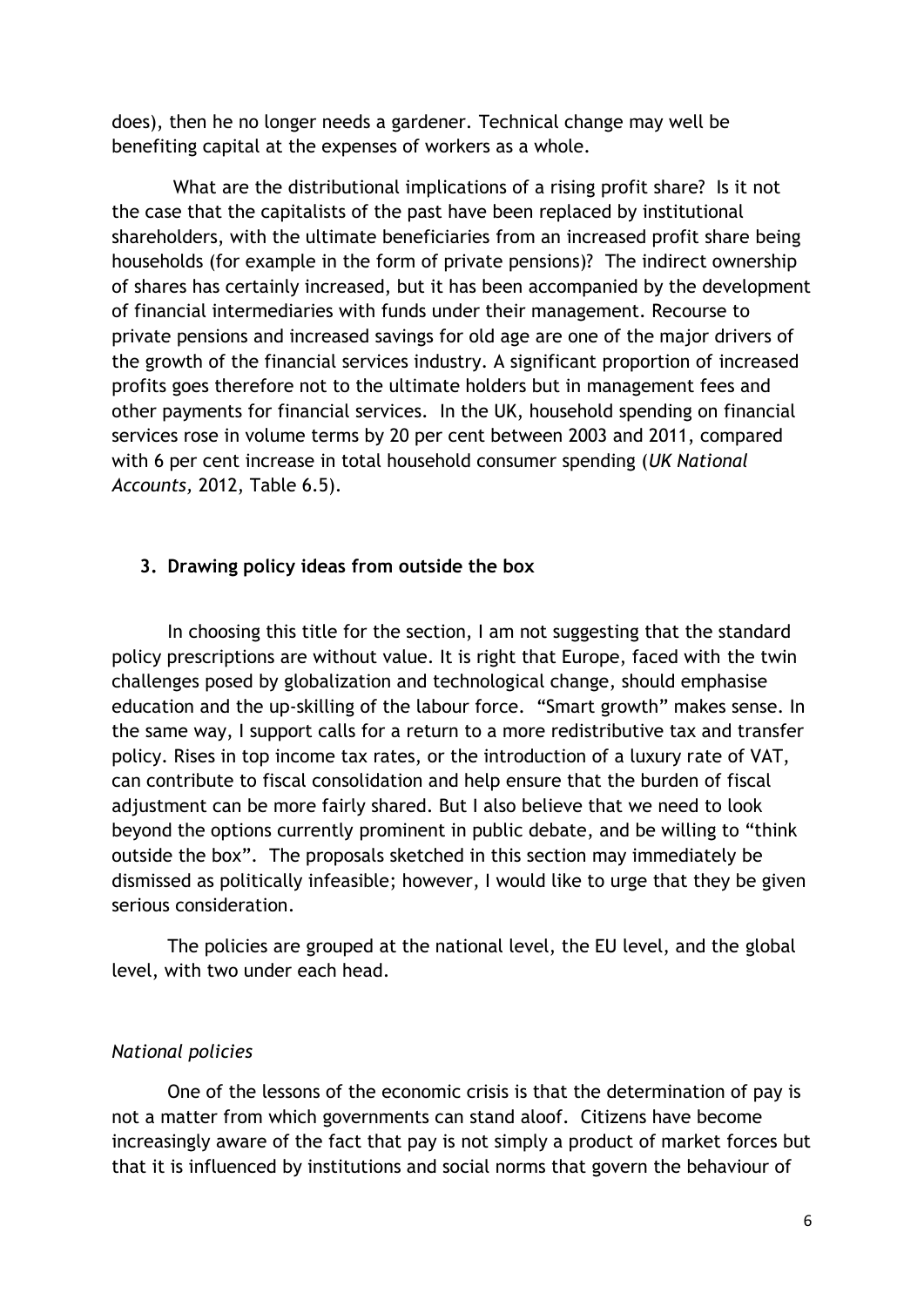workers and employers. The job search model now standard in the macroeconomic literature makes clear that any job match generates a "surplus" which has to be shared between the two sides. In the lower ranges of earnings, the decline in the strength of trade unions has reduced their bargaining power. At the other end of the scale, the rise in top earnings reflects the fact that the surplus is larger – on account of technology and global reach – but also that the division of the surplus is increasingly being tilted in favour of top earners. Top earners are exercising less "restraint" than in the past.

In this context, national governments can influence the distribution of earnings. This could take the form of enhanced minimum wage legislation, to tackle the problem of "in work poverty". It could be a lighter touch exercise of moral suasion, as in some incomes policies in the past, coupled with publicity concerning the extent of pay differentials. In between, in degree of intervention, would be the use of government purchasing power to insist on fair pay practices by private contractors, coupled with the active use of shareholdings in companies part or wholly owned by the state.

Inequality is not only about pay. National governments should also give serious consideration to the ownership of capital, and specifically to schemes for asset-based egalitarianism (see Ackerman and Alstott, 1999). In the United Kingdom, such a scheme was enacted in 2004 in the form of child trust funds, which were a vehicle for saving tax free with a contribution paid by the government. (The funds were abolished by the Coalition Government on coming to office.) The idea is however an old one. Thomas Paine in 1797 in his *Agrarian*  Justice proposed:<sup>1</sup>

―To create a national fund, out of which there shall be paid to every person, when arrived at the age of twenty-one years, the sum of fifteen pounds sterling, as a compensation in part, for the loss of his or her natural inheritance, by the introduction of the system of landed property" (Paine, 1797).

To fund it, he favoured taxing inheritance, and it seems important today to reconsider the role of inheritance taxation. Historically, the taxation of wealth transfers was an important source of tax revenues. In the United Kingdom, in the 1930s, a higher proportion of the population were taxed on their estates at death than typically paid income tax on their incomes in any one year. In France, we have seen a significant rise in the amount of wealth passing from one generation to another, with a particularly important role played by gifts inter vivos (Piketty, 2012). This points to the re-establishment of effective taxation on lifetime wealth transfers received, based on the (indexed) total amount received in bequests and

**<sup>.</sup>**  $1$  The text can be downloaded from the Official Website of the U.S. Social Security Administration. The website carries the caution: "this is an archival or historical document and may not reflect current policies or procedures".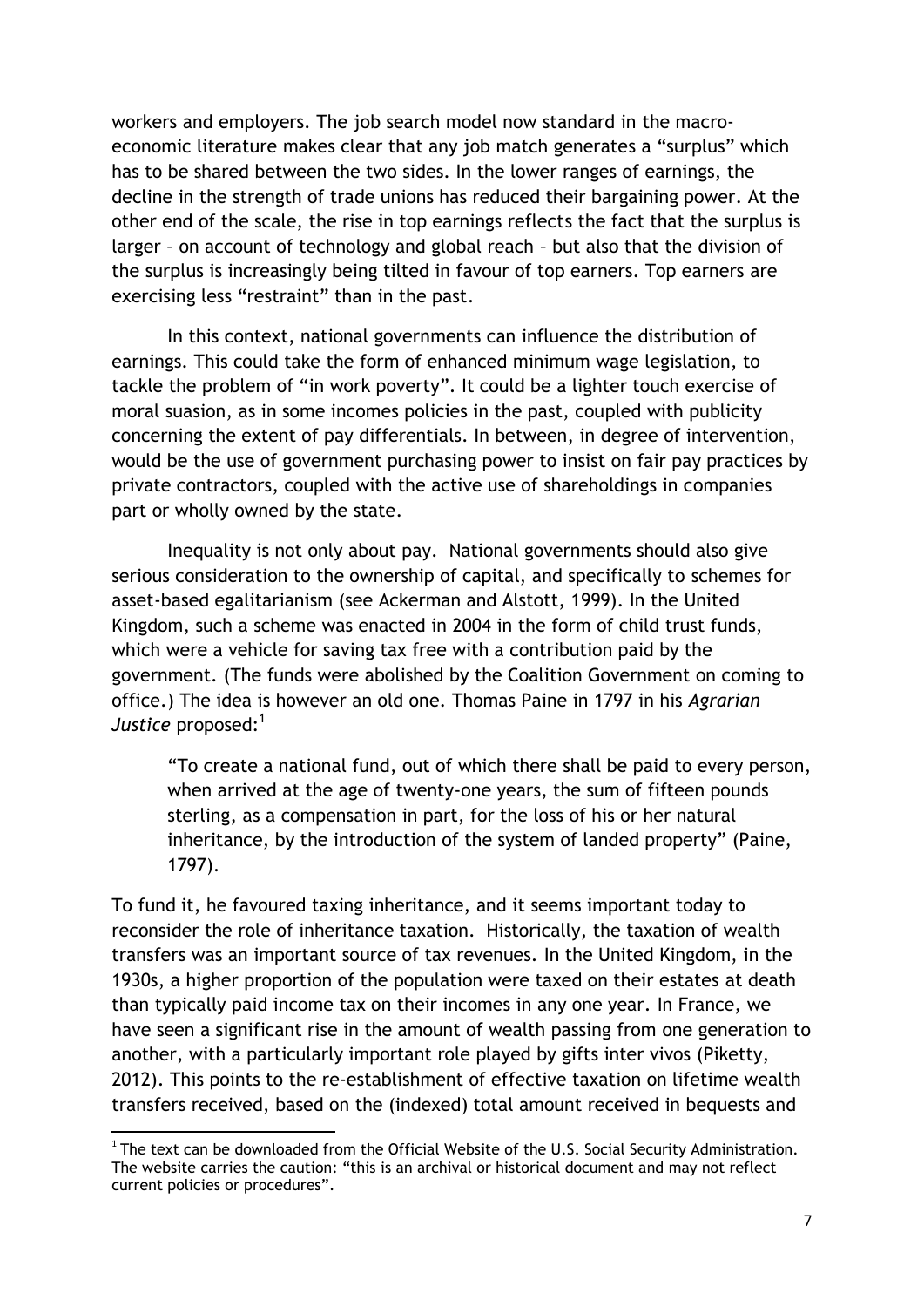gifts over the lifetime. Calling it a receipts tax, rather than a transfer tax, would emphasise the aspect at which the tax is directed – the transmission of unearned advantage.

### *EU-wide policies*

In this section I consider two proposals that are radical, but not outlandish. Both are in fact discussed in the recent report on *Employment and Social Developments in Europe* (European Commission, 2012). The first proposal is for an EU-wide unemployment benefit. This is far from a new idea, having been proposed – without success - by the Marjolin Report in 1975 and supported by the MacDougall Report in 1978. The latter saw such a step as an important aid to the operation of monetary union:

"Apart from the political attractions of bringing the individual citizen into direct contact with the Community, it would have significant redistributive effects and help to cushion temporary setbacks in particular member countries, thereby going a small part of the way towards creating a situation in which monetary union could be sustained" (MacDougall, 1977, page 16).

Fast forwarding a third of a century, the proposal has been put back on the table in the report to the December 2012 European Council Meeting on the *Roadmap Towards a Genuine Economic and Monetary Union* (Van Rompuy, 2012).

What would an EU-wide unemployment benefit mean? What would be the relation with existing national systems of unemployment benefit? It is assumed that Member States would be expected to maintain their national benefit systems: i.e. they would not simply reduce their national benefits by the amount of the EUbenefit. The most straightforward EU scheme could take the form of extending the duration of unemployment insurance beyond the current national limits. As such it would closely parallel the federal extended Unemployment Insurance benefits in the United States. When unemployment reaches a threshold level, US states are required by federal law to extend benefits. In 2013, under the Emergency Compensation Program, benefits are paid according to a tiered scale: for example, up to 54 weeks where the state unemployment rate is 6 per cent or higher, reaching a maximum of 73 weeks where the unemployment rate is 9 per cent or higher. Extended unemployment insurance would in itself help address the problem of benefit exhaustion in national schemes, but other aspects would require action on the other benefit conditions. Here the EU scheme could, more ambitiously, seek to harmonise conditions such as those regarding "voluntary entry" into unemployment, availability for work, and refusal of job offers. An alternative would be to re-open the idea of a X+1th state, under which the EU would constitute itself as an additional state providing an autonomous social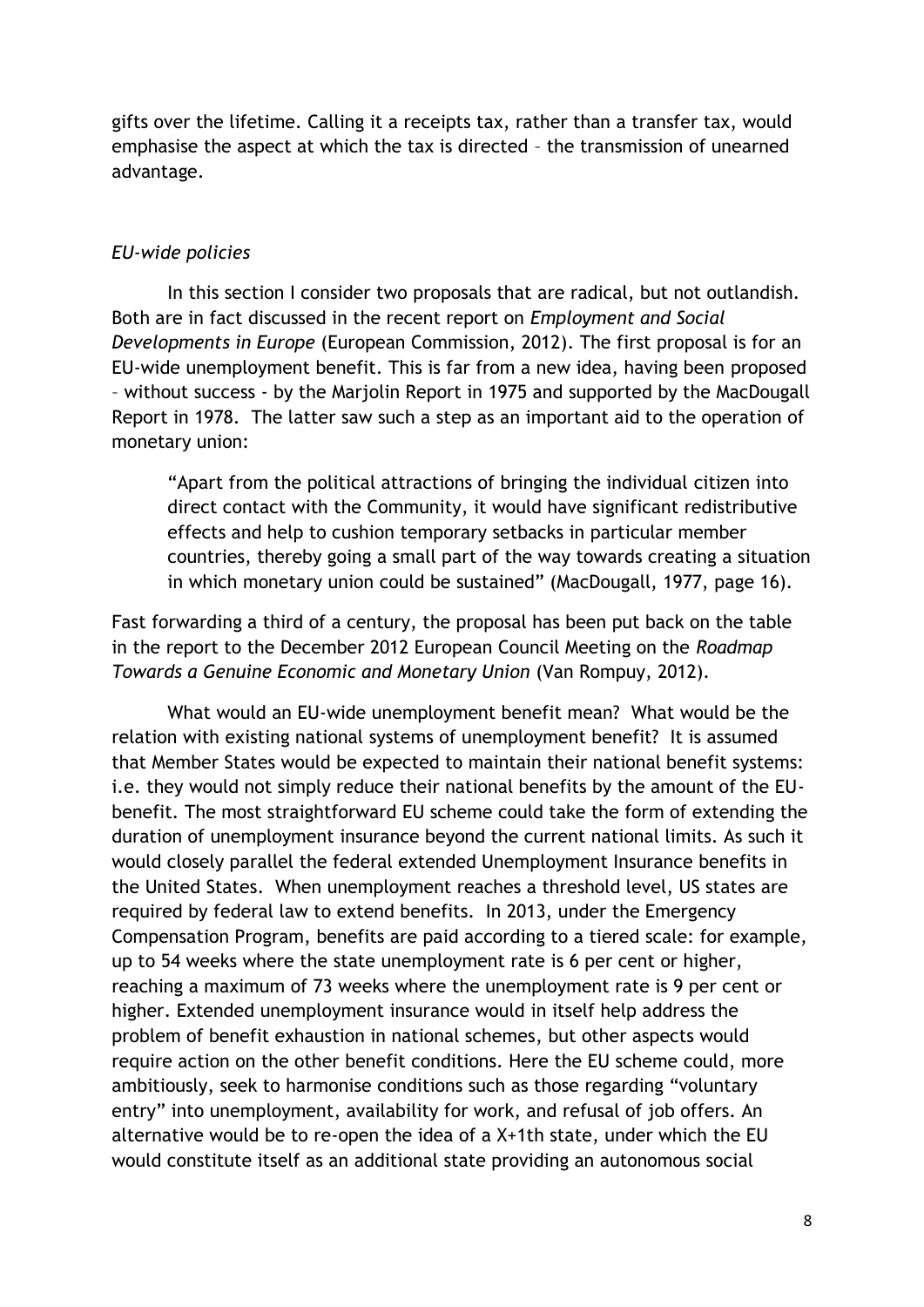security system.<sup>2</sup> Initially envisaged for migrant workers, for whom it could be either voluntary or compulsory, a European Social Security System could be opened on a voluntary basis to all EU citizens. As such, it would provide a benchmark for national systems.

Our aspirations for reform of EU social protection should not however be limited to unemployment benefit and we need to consider new forms of social security. Of these, perhaps the most discussed is the idea of a "citizen's income or a "basic income", whereby a universal benefit is paid individually to all citizens, varying across Member States according to their circumstances. Again this is an old idea, but – with one exception – has not been adopted as part of European social protection. At a national level, it has typically been most discussed at times of reconstruction, such as after the Second World War, and in that sense it may be a natural idea for the EU to consider as part of a major "leap forward". It does however raise the issue of the basis for eligibility. While a basic income is often described as "unconditional", there has to be a qualifying condition. This is usually taken to be citizenship, but citizenship is not the same as the basis for taxation nor is it evidently the right basis in an EU labour market. Citizenship would mean that a Swedish worker in France would receive the Swedish basic income, not the French basic income. The rationale for a basic income that varies across countries is that the basic income should vary with the cost of participating in a particular society. An alternative approach therefore is to make the basic income conditional, not on citizenship, but on participation in society. "Participation" could be defined broadly in terms of social contribution, which for those of working age could be fulfilled by full- or part-time waged employment or selfemployment, by education, training or active job search, by home care for infant children or frail elderly people, or by regular voluntary work in a recognised association. It should be noted that the qualifying non-market activities would require validation.

The exception to the statement that a basic income had not yet entered European social protection concerns child benefit. The payment of a universal benefit for all children, perhaps varying by age, can be seen as a specific form of basic income. Such payments are common in EU countries. If the EU is to go down the basic income route, then a natural starting point is with an EU basic income for children. Some ten years ago, the High-Level Group on the future of social policy in an enlarged European Union (European Commission, 2004) made such a proposal, as part of a possible "inter-generational pact". In concrete terms, this could mean an EU-wide basic income for children, set, say, at 10 per cent of

**.** 

 $2$  This idea was put forward by Danny Pieters. In the field of pensions, Mario Monti in his 2010 report on the Single Market proposed "a 28th regime for supplementary pension rights. This would be a regime entirely set by EU rules but existing in parallel to national rules, and thus optional for companies and workers. A worker opting for this regime would be subject to the same rules for its non statutory benefits wherever it goes in Europe" (Monti, 2010, page 58).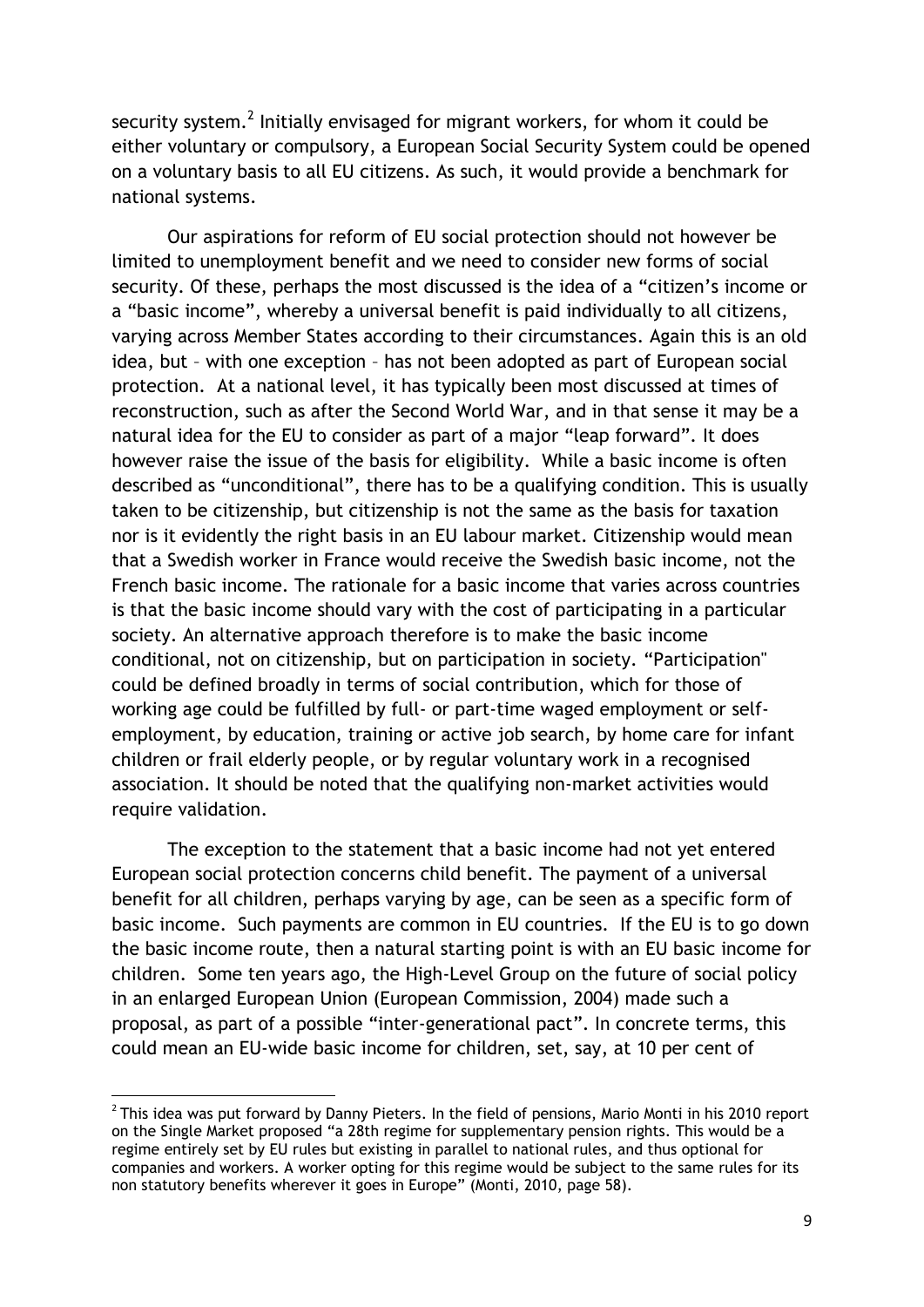median income per capita in each Member State for each child, administered and financed by each Member State. Such a programme – refined in its details – would allow the EU to invest in its future – children and human capital.

### *Global policies*

A natural reaction to my earlier discussion of progressive taxation, such as raising top income tax rates, is that the world is very different from the 1950s and 1960s. Today a nation state is limited by global fiscal competition. This is clearly the case, but it does not imply fiscal impotence. Rather it points to the need for a global tax institution. This cannot be called a World Tax Organisation, but could – provided the Women's Tennis Association agrees – be called a World Tax Authority.

Such a WTA should have a two-fold mandate. The first, and immediate, task is the co-ordination of national tax regimes, allowing the effective enforcement of national tax policies. The second is the administration of taxes on a many-nation, ultimately global, basis. The establishment of "global taxes" may appear totally unrealistic. There are however reasons to suppose that we are, slowly, moving in that direction. Recent years have seen significant steps towards the exchange of information and steps to close down tax havens. Public opinion has moved decisively against unprincipled tax avoidance. The EU moves towards a financial transactions tax suggests that flexible geometry works.

Finally, I have focused on rich countries and on inequality within countries. We cannot however ignore the interdependencies between countries. The policies pursued by OECD countries and by the EU have consequences for the rest of the world. If production is repatriated from Asia to the US, then this reduces the employment prospects of Asian workers. Nor can we ignore the fact that 2015 – the date for achieving the Millennium Development Goals – is rapidly approaching. Even if in total some of the key targets are being achieved, the success is not uniformly shared among developing countries. Brazil is on target to meet many of the goals; Benin is unlikely to meet any. Even if the number of people living below \$1.25 a day is halved, that still leads a major problem of world poverty after 2015. By the time of this conference, there should have been a report from the High‐ Level Panel of Eminent Persons on the Post‐2015 Development Agenda established by the UN Secretary General. It needs to set an ambitious agenda for the next 15 years.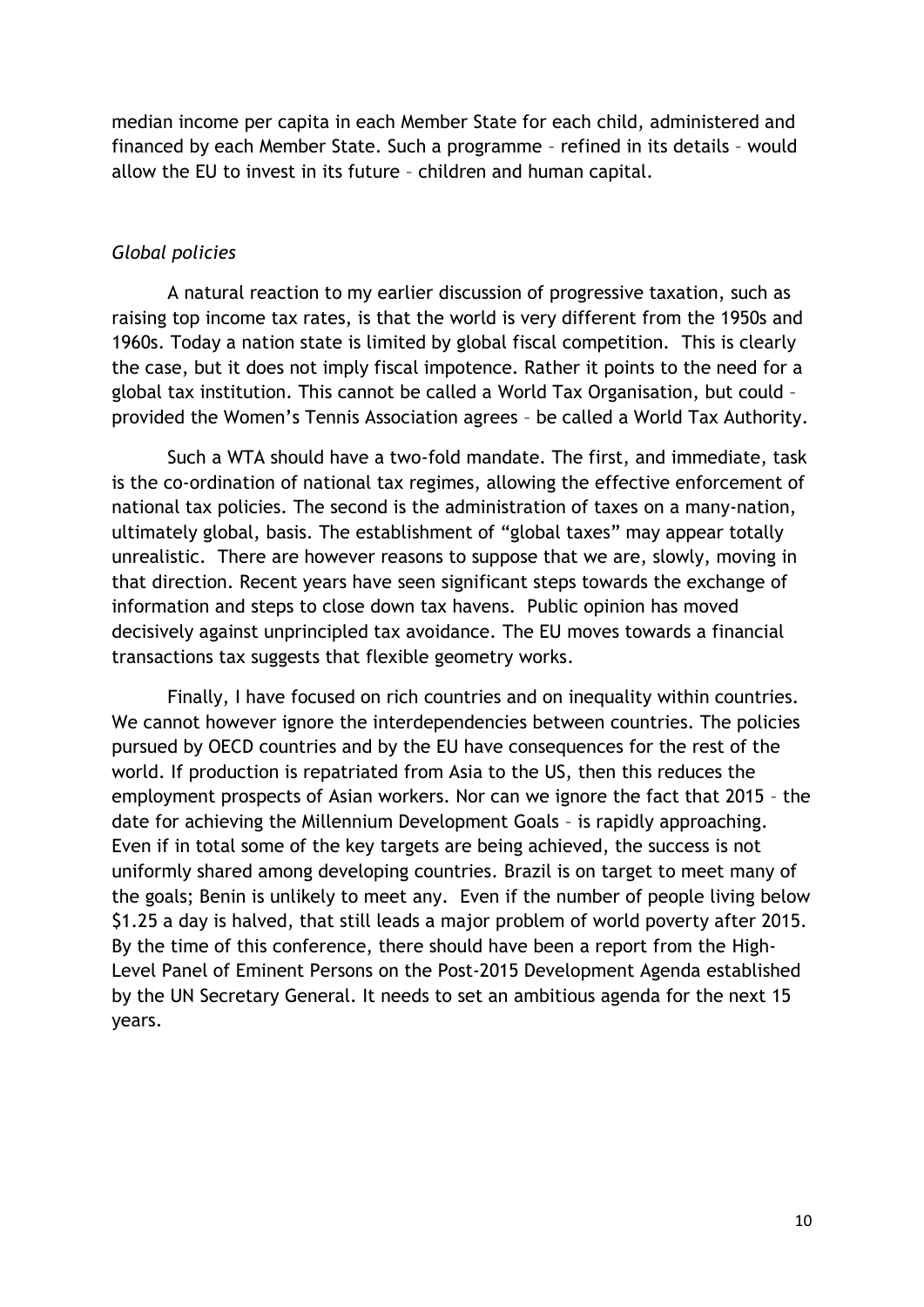### **References**

Ackerman, B and Alstott, A, 1999, *The stake-holder society*, Yale University Press, New Haven.

Andor, L, 2012, "Wha Atkinson, A B, 2008, *The changing distribution of earnings in OECD countries,* Oxford University Press, Oxford.

Atkinson, A B, 2013, "Where is inequality headed?", Arrow Lecture, Stanford University.

Atkinson, A B and Morelli, S, 2013, *A Chartbook of Economic Inequality,*  [http://ineteconomics.org/research\\_note/chartbook-economic-inequality-25](http://ineteconomics.org/research_note/chartbook-economic-inequality-25-countries-1911-2010) [countries-1911-2010.](http://ineteconomics.org/research_note/chartbook-economic-inequality-25-countries-1911-2010)

European Commission, 2004, *Report of the high-level group on the future of social policy in an enlarged European Union*, Office for Official Publications of the European Communities, Luxembourg.

European Commission, 2007, "The Labour Income Share in the European Union" in *Employment in Europe 2007,* European Commission, Brussels.

European Commission, 2012, *Employment and social developments in Europe 2012*, Publications Office of the European Union, Luxembourg.

International Monetary Fund (IMF), 2007, *World Economic Outlook*, April, Washington, DC.

Krugman, P, 2012, "Robots and robber barons", *The New York Times*, 9 December 2012.

MacDougall, D, chair, 1977, *Report of the Study Group on the role of public finance in European integration*, European Commission, Brussels.

Monti, M, 2010, *A new strategy for the Single Market*, Report to the President of the European Commission.

OECD, 2008, *Growing unequal?,* OECD, Paris.

OECD, 2011, *Divided we stand,* OECD, Paris.

OECD, 2012, *Employment outlook*, OECD, Paris.

Paine, T, 1797, *Agrarian justice*, Digital edition, 1997, grundskyld.dk.

Piketty, T, 2011, "On the long-run evolution of inheritance: France 1820-2050", *Quarterly Journal of Economics*, vol 126: 1071-1131.

Van Rompuy, H A, 2012, *Towards a genuine economic and monetary union,*  European Council, Brussels.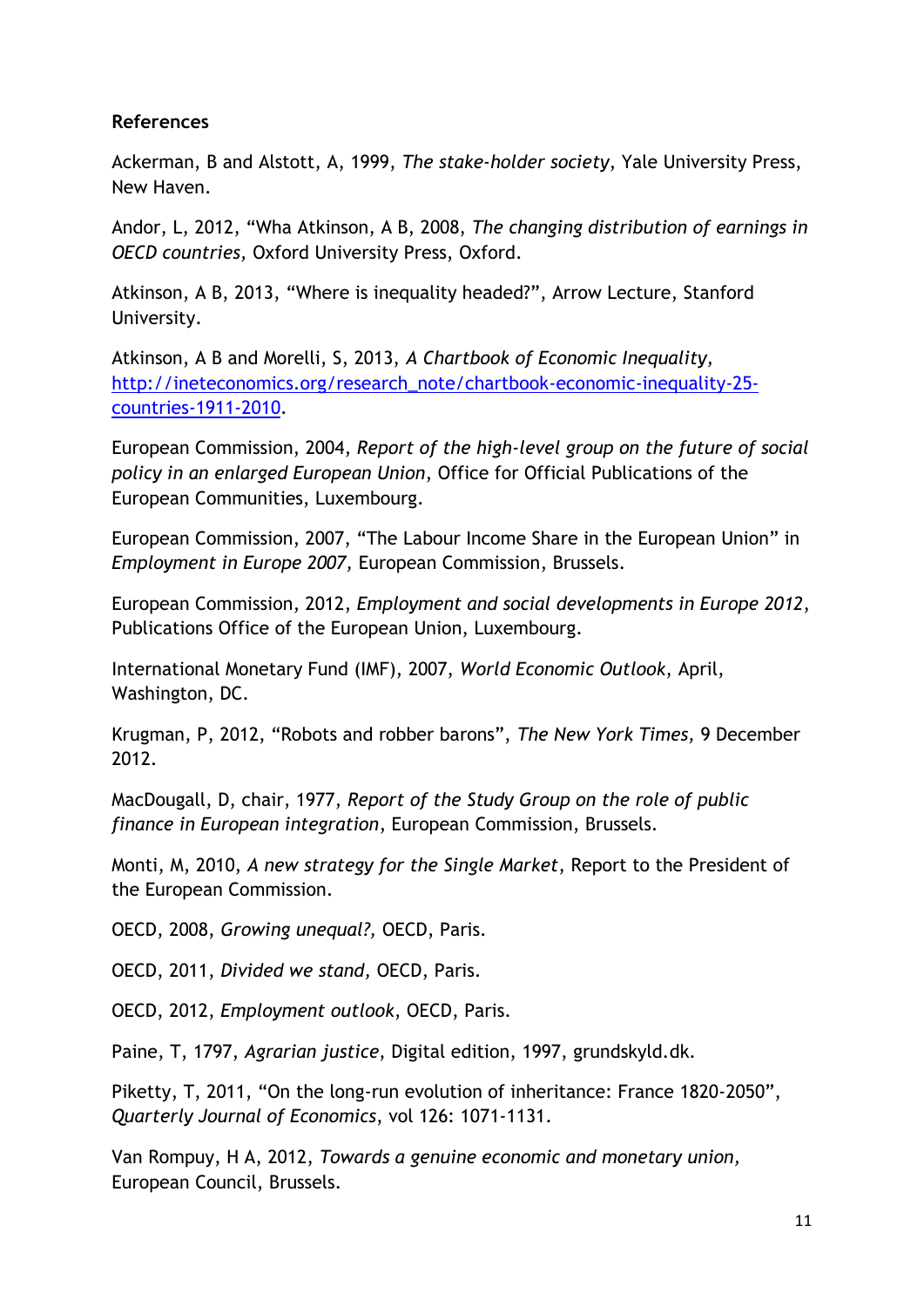# Figure 1 Earnings dispersion in the UK

Source: Atkinson (2008), updated.



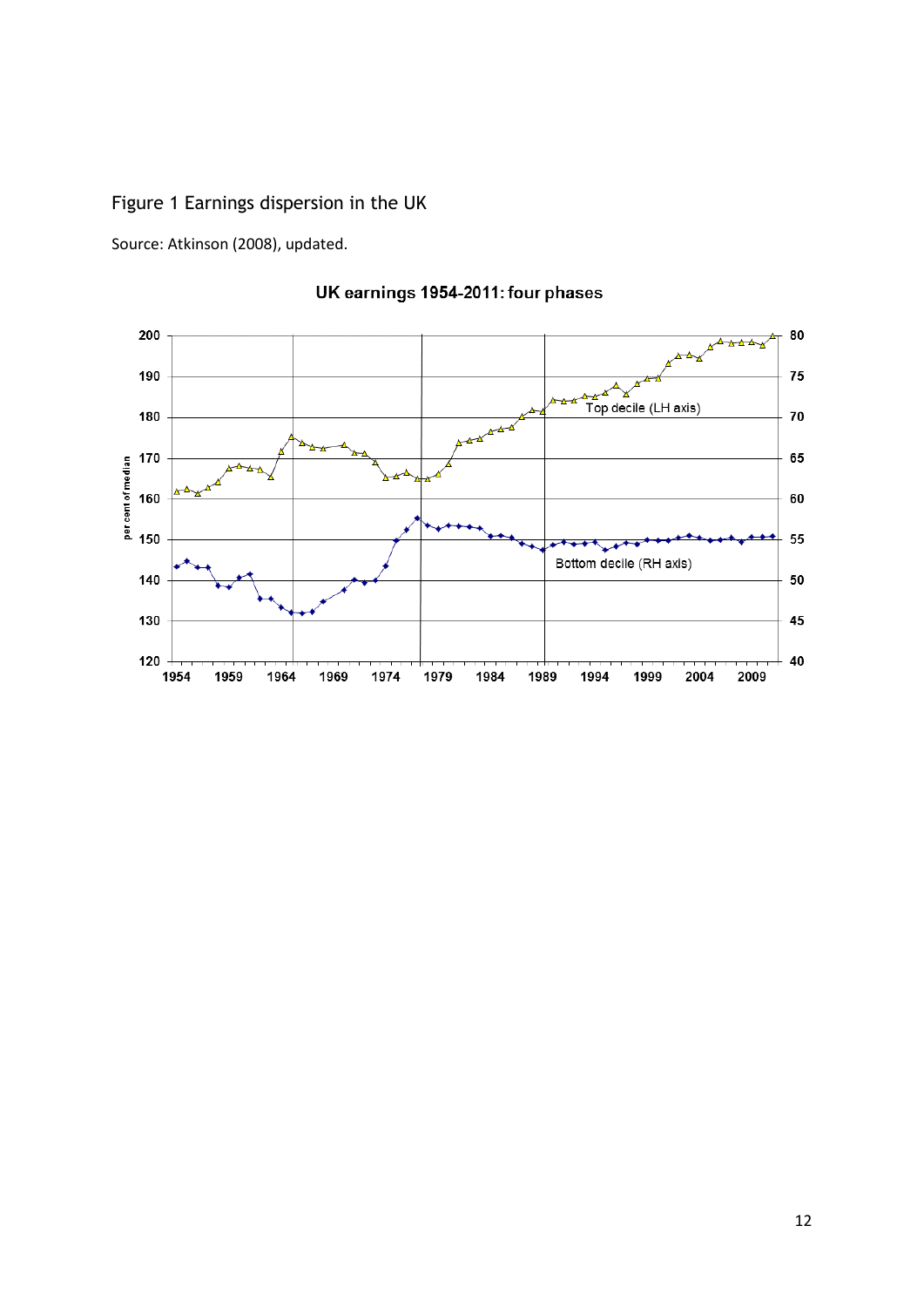Figure 2 Overall income inequality (Gini coefficient) in Nordic countries



Source: Atkinson (2013).